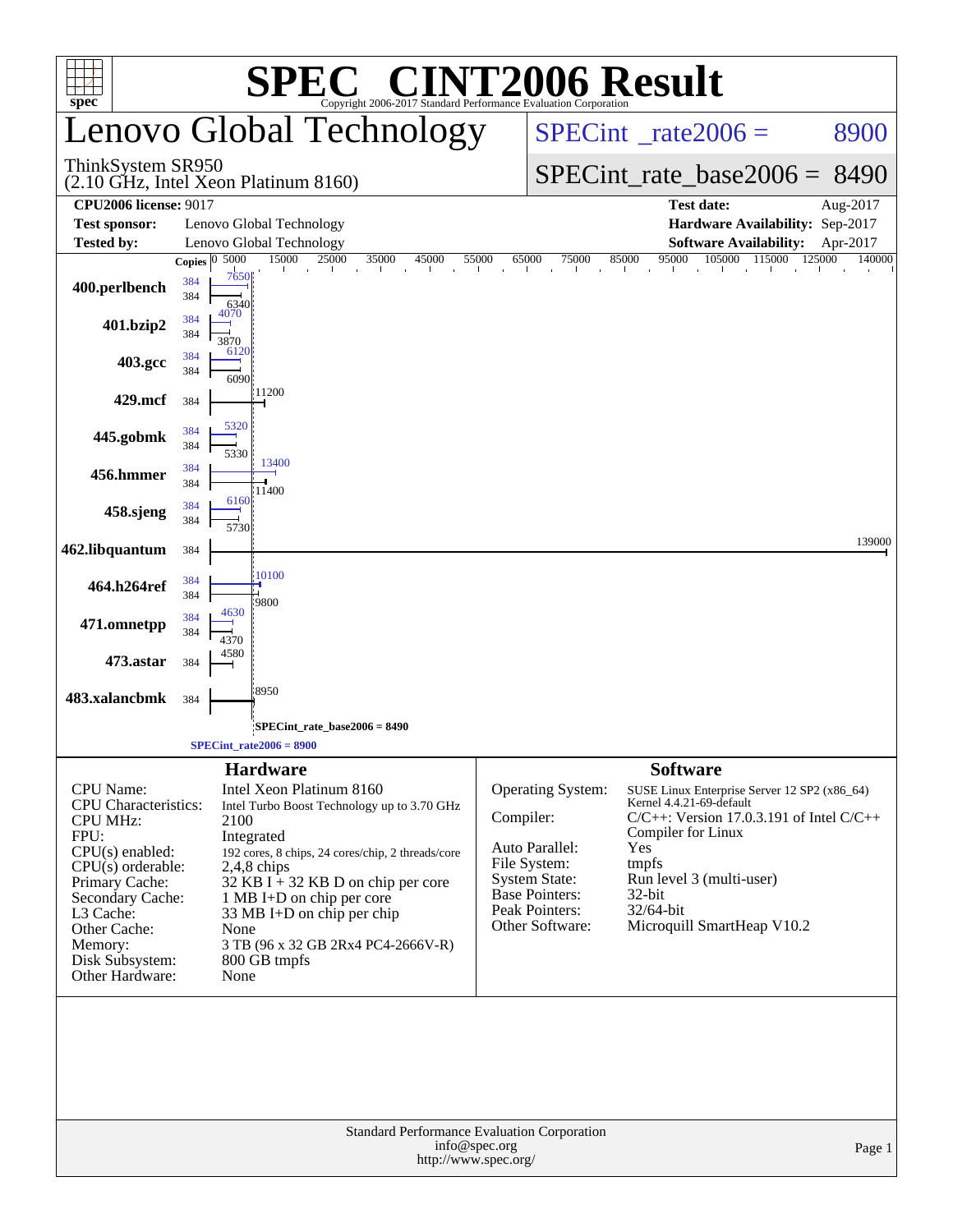

# enovo Global Technology

#### ThinkSystem SR950

(2.10 GHz, Intel Xeon Platinum 8160)

SPECint rate $2006 = 8900$ 

## [SPECint\\_rate\\_base2006 =](http://www.spec.org/auto/cpu2006/Docs/result-fields.html#SPECintratebase2006) 8490

**[CPU2006 license:](http://www.spec.org/auto/cpu2006/Docs/result-fields.html#CPU2006license)** 9017 **[Test date:](http://www.spec.org/auto/cpu2006/Docs/result-fields.html#Testdate)** Aug-2017

**[Test sponsor:](http://www.spec.org/auto/cpu2006/Docs/result-fields.html#Testsponsor)** Lenovo Global Technology **[Hardware Availability:](http://www.spec.org/auto/cpu2006/Docs/result-fields.html#HardwareAvailability)** Sep-2017

**[Tested by:](http://www.spec.org/auto/cpu2006/Docs/result-fields.html#Testedby)** Lenovo Global Technology **[Software Availability:](http://www.spec.org/auto/cpu2006/Docs/result-fields.html#SoftwareAvailability)** Apr-2017

### **[Results Table](http://www.spec.org/auto/cpu2006/Docs/result-fields.html#ResultsTable)**

|                                                                                                            | <b>Base</b>   |                |       |                |        |                | <b>Peak</b> |               |                |              |                |              |                |              |
|------------------------------------------------------------------------------------------------------------|---------------|----------------|-------|----------------|--------|----------------|-------------|---------------|----------------|--------------|----------------|--------------|----------------|--------------|
| <b>Benchmark</b>                                                                                           | <b>Copies</b> | <b>Seconds</b> | Ratio | <b>Seconds</b> | Ratio  | <b>Seconds</b> | Ratio       | <b>Copies</b> | <b>Seconds</b> | <b>Ratio</b> | <b>Seconds</b> | <b>Ratio</b> | <b>Seconds</b> | <b>Ratio</b> |
| 400.perlbench                                                                                              | 384           | 594            | 6320  | 591            | 6350   | 592            | 6340        | 384           | 490            | 7660         | 491            | 7640         | 490            | 7650         |
| 401.bzip2                                                                                                  | 384           | 956            | 3880  | 957            | 3870   | 956            | 3870        | 384           | 912            | 4060         | 911            | 4070         | 907            | 4090         |
| $403.\mathrm{gcc}$                                                                                         | 384           | 509            | 6070  | 508            | 6090   | 506            | 6100        | 384           | 507            | 6090         | 504            | 6130         | 505            | 6120         |
| $429$ .mcf                                                                                                 | 384           | 316            | 11100 | 313            | 11200  | 313            | 11200       | 384           | 316            | 11100        | 313            | 11200        | 313            | 11200        |
| $445$ .gobmk                                                                                               | 384           | 756            | 5330  | 755            | 5330   | 755            | 5330        | 384           | 757            | 5320         | 755            | 5330         | 758            | 5310         |
| 456.hmmer                                                                                                  | 384           | 320            | 11200 | 315            | 11400  | 313            | 11500       | 384           | 267            | 13400        | 268            | 13300        | 268            | 13400        |
| $458$ .sjeng                                                                                               | 384           | 811            | 5730  | 811            | 5730   | 810            | 5730        | 384           | 753            | 6170         | 754            | 6160         | 754            | 6160         |
| 462.libquantum                                                                                             | 384           | 57.3           | 39000 | 57.4           | 139000 | 57.4           | 139000      | 384           | 57.3           | 39000        | 57.4           | 139000       | 57.4           | 139000       |
| 464.h264ref                                                                                                | 384           | 867            | 9800  | 865            | 9830   | 871            | 9750        | 384           | 845            | 10100        | 839            | 10100        | 827            | 10300        |
| 471.omnetpp                                                                                                | 384           | 550            | 4370  | 550            | 4360   | 550            | 4370        | 384           | 518            | 4630         | 519            | 4630         | 518            | 4630         |
| 473.astar                                                                                                  | 384           | 589            | 4580  | 589            | 4580   | 591            | 4560        | 384           | 589            | 4580         | 589            | 4580         | 591            | 4560         |
| 483.xalancbmk                                                                                              | 384           | 296            | 8960  | 296            | 8950   | 296            | 8950        | 384           | 296            | 8960         | 296            | 8950         | 296            | 8950         |
| 1, 2, 1, 11<br>$\mathbf{D} \cdot \mathbf{I}$<br><b>ALCOHOL: 1989</b><br><b>A</b> 11.<br>$\mathbf{D}$ . 1.1 |               |                |       |                |        |                |             |               |                |              |                |              |                |              |

Results appear in the [order in which they were run.](http://www.spec.org/auto/cpu2006/Docs/result-fields.html#RunOrder) Bold underlined text [indicates a median measurement.](http://www.spec.org/auto/cpu2006/Docs/result-fields.html#Median)

### **[Submit Notes](http://www.spec.org/auto/cpu2006/Docs/result-fields.html#SubmitNotes)**

 The numactl mechanism was used to bind copies to processors. The config file option 'submit' was used to generate numactl commands to bind each copy to a specific processor. For details, please see the config file.

### **[Operating System Notes](http://www.spec.org/auto/cpu2006/Docs/result-fields.html#OperatingSystemNotes)**

 Stack size set to unlimited using "ulimit -s unlimited" Tmpfs filesystem can be set with: mount -t tmpfs -o size=800g tmpfs /home Process tuning setting:<br>echo 50000 > /proc echo 50000 > /proc/sys/kernel/sched\_cfs\_bandwidth\_slice\_us echo 240000000 > /proc/sys/kernel/sched\_latency\_ns echo 5000000 > /proc/sys/kernel/sched\_migration\_cost\_ns echo 100000000 > /proc/sys/kernel/sched\_min\_granularity\_ns echo 150000000 > /proc/sys/kernel/sched\_wakeup\_granularity\_ns

### **[Platform Notes](http://www.spec.org/auto/cpu2006/Docs/result-fields.html#PlatformNotes)**

BIOS configuration: Choose Operating Mode set to Maximum Performance SNC set to Enable DCU Streamer Prefetcher set to Disable Stale AtoS set to Enable LLC dead line alloc set to Disable Sysinfo program /home/cpu2006-1.2-ic17.0u3/config/sysinfo.rev6993 Revision 6993 of 2015-11-06 (b5e8d4b4eb51ed28d7f98696cbe290c1) running on Proton8S-SUSE12SP2 Thu Aug 17 06:20:59 2017 Continued on next page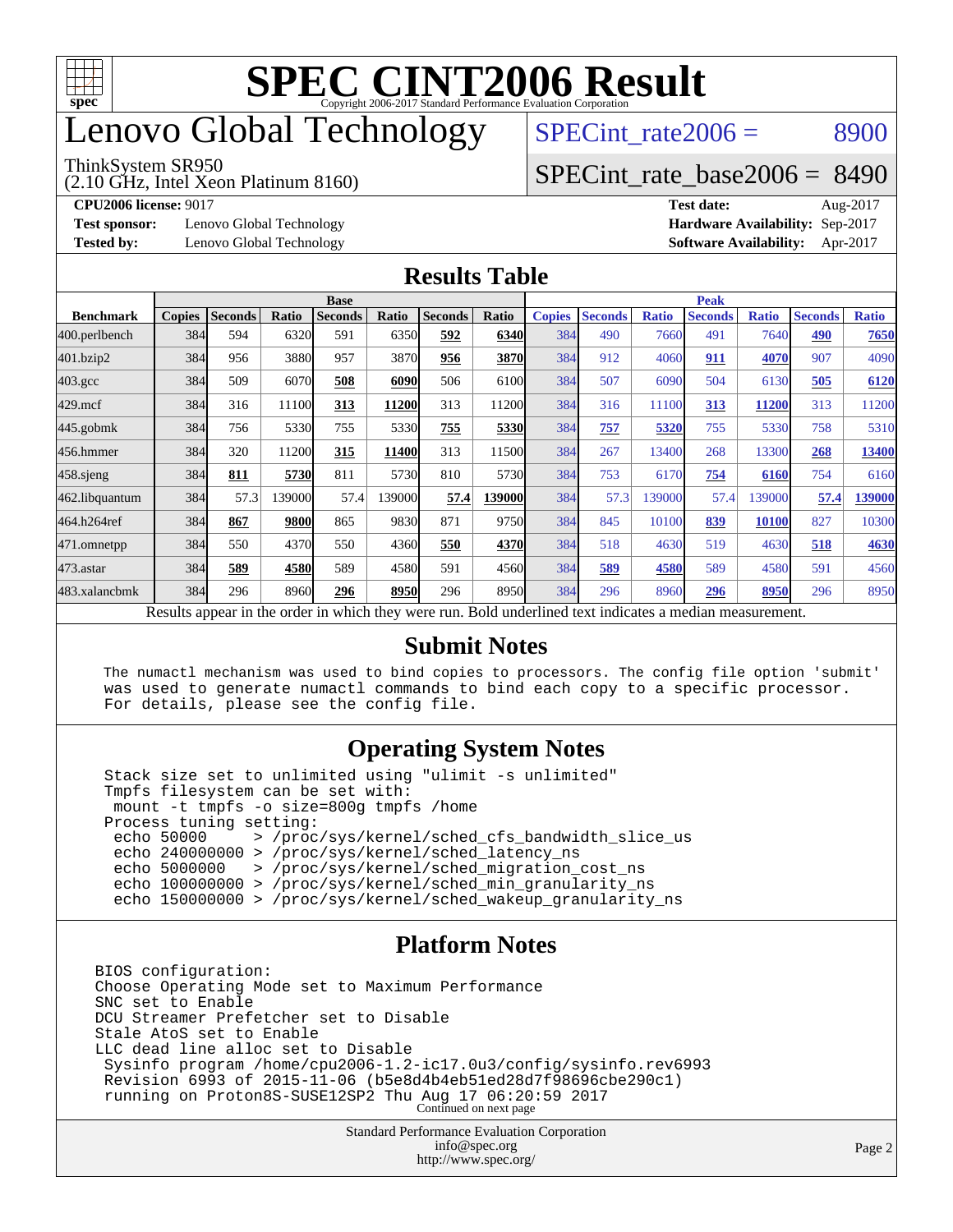

# enovo Global Technology

SPECint rate $2006 = 8900$ 

ThinkSystem SR950

(2.10 GHz, Intel Xeon Platinum 8160)

[SPECint\\_rate\\_base2006 =](http://www.spec.org/auto/cpu2006/Docs/result-fields.html#SPECintratebase2006) 8490

**[Test sponsor:](http://www.spec.org/auto/cpu2006/Docs/result-fields.html#Testsponsor)** Lenovo Global Technology **[Hardware Availability:](http://www.spec.org/auto/cpu2006/Docs/result-fields.html#HardwareAvailability)** Sep-2017 **[Tested by:](http://www.spec.org/auto/cpu2006/Docs/result-fields.html#Testedby)** Lenovo Global Technology **[Software Availability:](http://www.spec.org/auto/cpu2006/Docs/result-fields.html#SoftwareAvailability)** Apr-2017

**[CPU2006 license:](http://www.spec.org/auto/cpu2006/Docs/result-fields.html#CPU2006license)** 9017 **[Test date:](http://www.spec.org/auto/cpu2006/Docs/result-fields.html#Testdate)** Aug-2017

### **[Platform Notes \(Continued\)](http://www.spec.org/auto/cpu2006/Docs/result-fields.html#PlatformNotes)**

Standard Performance Evaluation Corporation [info@spec.org](mailto:info@spec.org) <http://www.spec.org/> This section contains SUT (System Under Test) info as seen by some common utilities. To remove or add to this section, see: <http://www.spec.org/cpu2006/Docs/config.html#sysinfo> From /proc/cpuinfo model name : Intel(R) Xeon(R) Platinum 8160 CPU @ 2.10GHz 8 "physical id"s (chips) 384 "processors" cores, siblings (Caution: counting these is hw and system dependent. The following excerpts from /proc/cpuinfo might not be reliable. Use with caution.) cpu cores : 24 siblings : 48 physical 0: cores 0 1 2 3 4 5 8 9 10 11 12 13 16 17 18 19 20 21 24 25 26 27 28 29 physical 1: cores 0 1 2 3 4 5 8 9 10 11 12 13 16 17 18 19 20 21 24 25 26 27 28 29 physical 2: cores 0 1 2 3 4 5 8 9 10 11 12 13 16 17 18 19 20 21 24 25 26 27 28 29 physical 3: cores 0 1 2 3 4 5 8 9 10 11 12 13 16 17 18 19 20 21 24 25 26 27 28 29 physical 4: cores 0 1 2 3 4 5 8 9 10 11 12 13 16 17 18 19 20 21 24 25 26 27 28 29 physical 5: cores 0 1 2 3 4 5 8 9 10 11 12 13 16 17 18 19 20 21 24 25 26 27 28 29 physical 6: cores 0 1 2 3 4 5 8 9 10 11 12 13 16 17 18 19 20 21 24 25 26 27 28 29 physical 7: cores 0 1 2 3 4 5 8 9 10 11 12 13 16 17 18 19 20 21 24 25 26 27 28 29 cache size : 33792 KB From /proc/meminfo MemTotal: 3170207836 kB HugePages Total: 0 Hugepagesize: 2048 kB From /etc/\*release\* /etc/\*version\* SuSE-release: SUSE Linux Enterprise Server 12 (x86\_64) VERSION = 12 PATCHLEVEL = 2 # This file is deprecated and will be removed in a future service pack or release. # Please check /etc/os-release for details about this release. os-release: NAME="SLES" VERSION="12-SP2" VERSION\_ID="12.2" PRETTY\_NAME="SUSE Linux Enterprise Server 12 SP2" ID="sles" ANSI\_COLOR="0;32" Continued on next page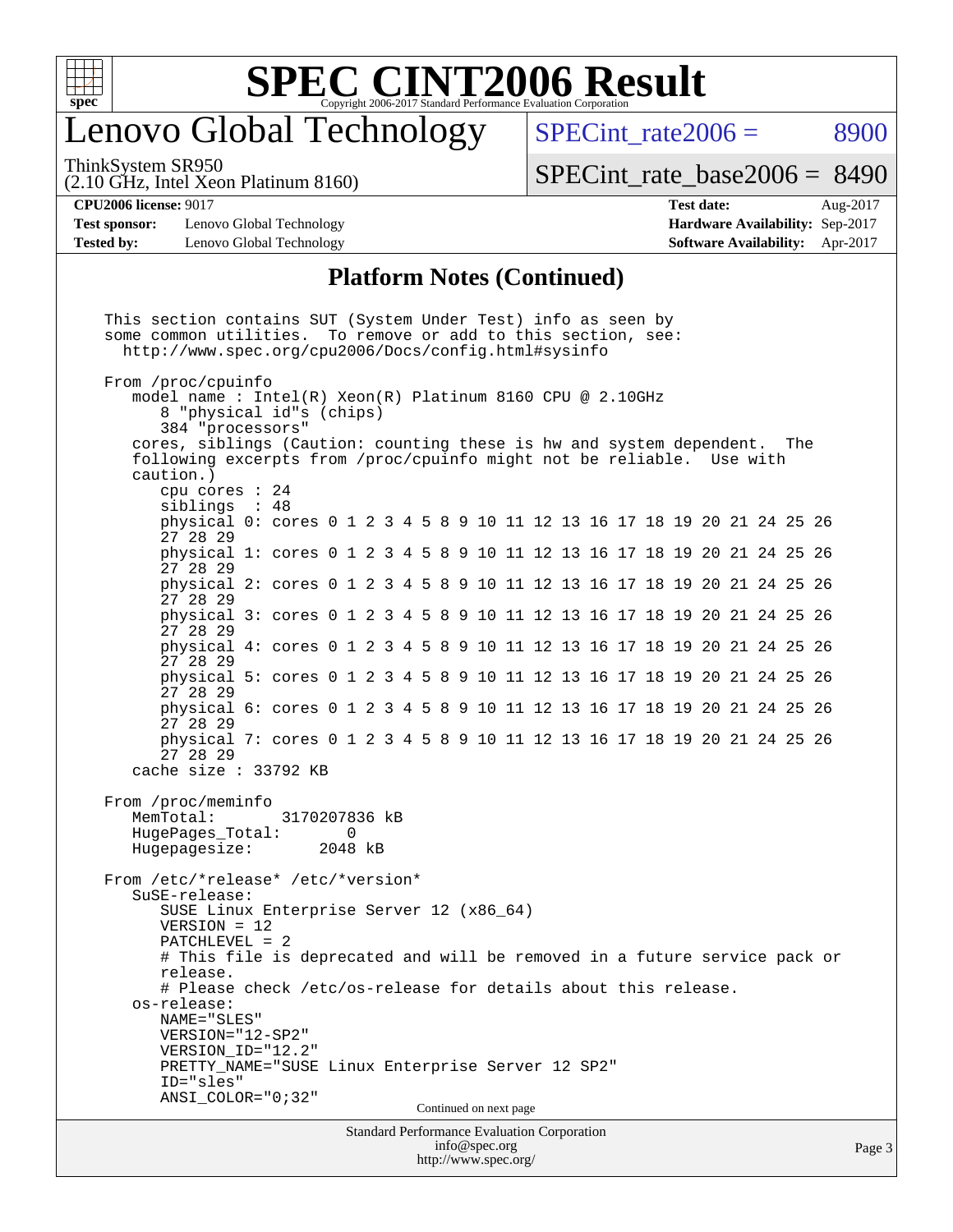

# enovo Global Technology

SPECint rate $2006 = 8900$ 

ThinkSystem SR950

(2.10 GHz, Intel Xeon Platinum 8160)

[SPECint\\_rate\\_base2006 =](http://www.spec.org/auto/cpu2006/Docs/result-fields.html#SPECintratebase2006) 8490

**[Test sponsor:](http://www.spec.org/auto/cpu2006/Docs/result-fields.html#Testsponsor)** Lenovo Global Technology **[Hardware Availability:](http://www.spec.org/auto/cpu2006/Docs/result-fields.html#HardwareAvailability)** Sep-2017

**[CPU2006 license:](http://www.spec.org/auto/cpu2006/Docs/result-fields.html#CPU2006license)** 9017 **[Test date:](http://www.spec.org/auto/cpu2006/Docs/result-fields.html#Testdate)** Aug-2017 **[Tested by:](http://www.spec.org/auto/cpu2006/Docs/result-fields.html#Testedby)** Lenovo Global Technology **[Software Availability:](http://www.spec.org/auto/cpu2006/Docs/result-fields.html#SoftwareAvailability)** Apr-2017

### **[Platform Notes \(Continued\)](http://www.spec.org/auto/cpu2006/Docs/result-fields.html#PlatformNotes)**

CPE\_NAME="cpe:/o:suse:sles:12:sp2"

uname -a:

 Linux Proton8S-SUSE12SP2 4.4.21-69-default #1 SMP Tue Oct 25 10:58:20 UTC 2016 (9464f67) x86\_64 x86\_64 x86\_64 GNU/Linux

run-level 3 Aug 17 06:18

SPEC is set to: /home/cpu2006-1.2-ic17.0u3<br>Filesystem Type Size Used Avail Filesystem Type Size Used Avail Use% Mounted on tmpfs tmpfs 800G 3.7G 797G 1% /home Additional information from dmidecode:

 Warning: Use caution when you interpret this section. The 'dmidecode' program reads system data which is "intended to allow hardware to be accurately determined", but the intent may not be met, as there are frequent changes to hardware, firmware, and the "DMTF SMBIOS" standard.

 BIOS Lenovo -[PSE105L-1.00]- 06/22/2017 Memory: 96x Samsung M393A4K40BB2-CTD 32 GB 2 rank 2666 MHz

(End of data from sysinfo program)

### **[General Notes](http://www.spec.org/auto/cpu2006/Docs/result-fields.html#GeneralNotes)**

Environment variables set by runspec before the start of the run: LD\_LIBRARY\_PATH = "/home/cpu2006-1.2-ic17.0u3/lib/ia32:/home/cpu2006-1.2-ic17.0u3/lib/intel64:/home/cpu2006-1.2-ic17.0u3/sh10.2"

 Binaries compiled on a system with 1x Intel Core i7-4790 CPU + 32GB RAM memory using Redhat Enterprise Linux 7.2 Transparent Huge Pages enabled by default Filesystem page cache cleared with: shell invocation of 'sync; echo 3 > /proc/sys/vm/drop\_caches' prior to run runspec command invoked through numactl i.e.: numactl --interleave=all runspec <etc>

## **[Base Compiler Invocation](http://www.spec.org/auto/cpu2006/Docs/result-fields.html#BaseCompilerInvocation)**

#### [C benchmarks](http://www.spec.org/auto/cpu2006/Docs/result-fields.html#Cbenchmarks):

[icc -m32 -L/opt/intel/compilers\\_and\\_libraries\\_2017/linux/lib/ia32](http://www.spec.org/cpu2006/results/res2017q4/cpu2006-20170917-49368.flags.html#user_CCbase_intel_icc_c29f3ff5a7ed067b11e4ec10a03f03ae)

[C++ benchmarks:](http://www.spec.org/auto/cpu2006/Docs/result-fields.html#CXXbenchmarks)

[icpc -m32 -L/opt/intel/compilers\\_and\\_libraries\\_2017/linux/lib/ia32](http://www.spec.org/cpu2006/results/res2017q4/cpu2006-20170917-49368.flags.html#user_CXXbase_intel_icpc_8c35c7808b62dab9ae41a1aa06361b6b)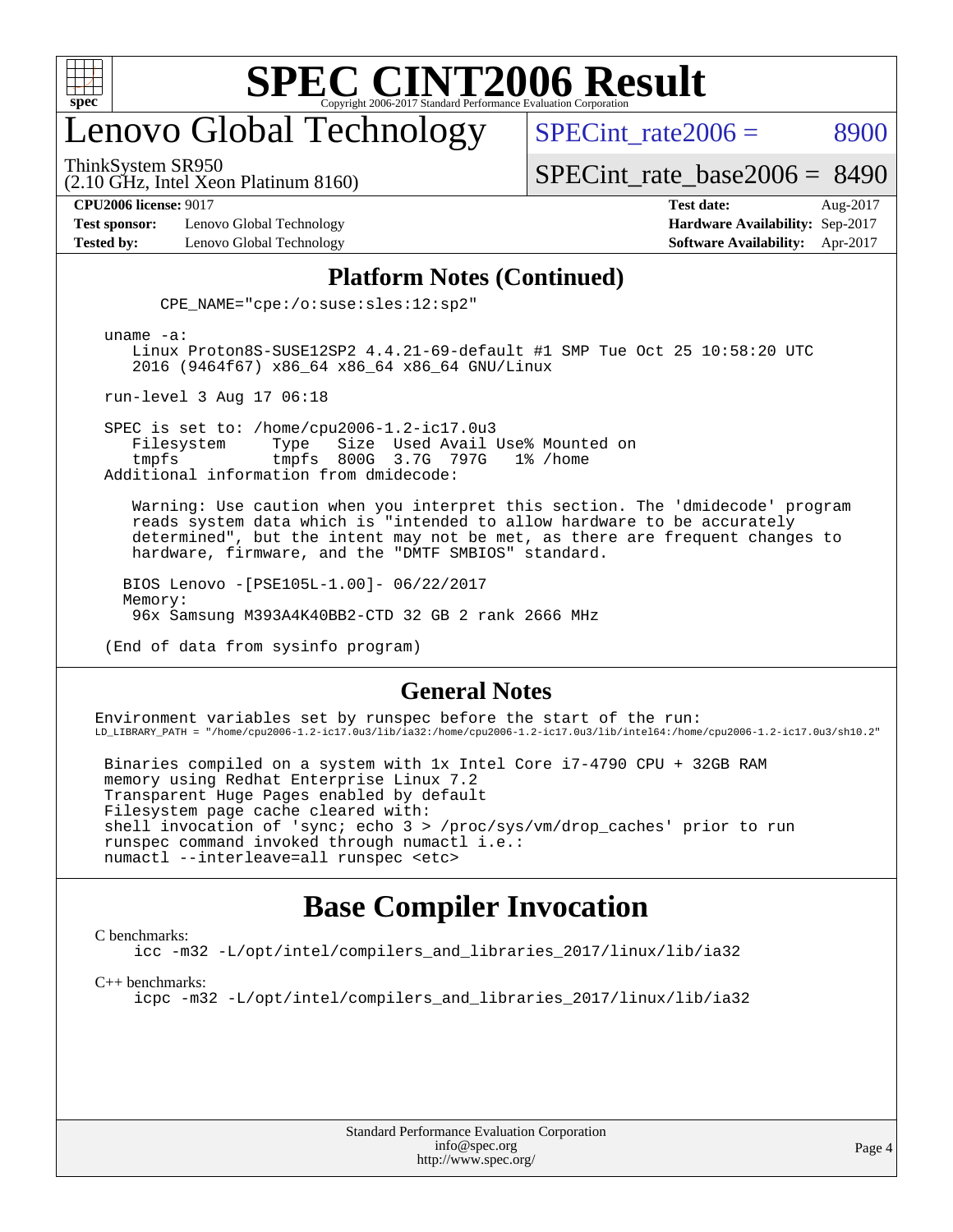

# enovo Global Technology

SPECint rate $2006 = 8900$ 

ThinkSystem SR950

(2.10 GHz, Intel Xeon Platinum 8160)

[SPECint\\_rate\\_base2006 =](http://www.spec.org/auto/cpu2006/Docs/result-fields.html#SPECintratebase2006) 8490

**[Test sponsor:](http://www.spec.org/auto/cpu2006/Docs/result-fields.html#Testsponsor)** Lenovo Global Technology **[Hardware Availability:](http://www.spec.org/auto/cpu2006/Docs/result-fields.html#HardwareAvailability)** Sep-2017 **[Tested by:](http://www.spec.org/auto/cpu2006/Docs/result-fields.html#Testedby)** Lenovo Global Technology **[Software Availability:](http://www.spec.org/auto/cpu2006/Docs/result-fields.html#SoftwareAvailability)** Apr-2017

**[CPU2006 license:](http://www.spec.org/auto/cpu2006/Docs/result-fields.html#CPU2006license)** 9017 **[Test date:](http://www.spec.org/auto/cpu2006/Docs/result-fields.html#Testdate)** Aug-2017

# **[Base Portability Flags](http://www.spec.org/auto/cpu2006/Docs/result-fields.html#BasePortabilityFlags)**

 400.perlbench: [-D\\_FILE\\_OFFSET\\_BITS=64](http://www.spec.org/cpu2006/results/res2017q4/cpu2006-20170917-49368.flags.html#user_basePORTABILITY400_perlbench_file_offset_bits_64_438cf9856305ebd76870a2c6dc2689ab) [-DSPEC\\_CPU\\_LINUX\\_IA32](http://www.spec.org/cpu2006/results/res2017q4/cpu2006-20170917-49368.flags.html#b400.perlbench_baseCPORTABILITY_DSPEC_CPU_LINUX_IA32) 401.bzip2: [-D\\_FILE\\_OFFSET\\_BITS=64](http://www.spec.org/cpu2006/results/res2017q4/cpu2006-20170917-49368.flags.html#user_basePORTABILITY401_bzip2_file_offset_bits_64_438cf9856305ebd76870a2c6dc2689ab) 403.gcc: [-D\\_FILE\\_OFFSET\\_BITS=64](http://www.spec.org/cpu2006/results/res2017q4/cpu2006-20170917-49368.flags.html#user_basePORTABILITY403_gcc_file_offset_bits_64_438cf9856305ebd76870a2c6dc2689ab) 429.mcf: [-D\\_FILE\\_OFFSET\\_BITS=64](http://www.spec.org/cpu2006/results/res2017q4/cpu2006-20170917-49368.flags.html#user_basePORTABILITY429_mcf_file_offset_bits_64_438cf9856305ebd76870a2c6dc2689ab) 445.gobmk: [-D\\_FILE\\_OFFSET\\_BITS=64](http://www.spec.org/cpu2006/results/res2017q4/cpu2006-20170917-49368.flags.html#user_basePORTABILITY445_gobmk_file_offset_bits_64_438cf9856305ebd76870a2c6dc2689ab) 456.hmmer: [-D\\_FILE\\_OFFSET\\_BITS=64](http://www.spec.org/cpu2006/results/res2017q4/cpu2006-20170917-49368.flags.html#user_basePORTABILITY456_hmmer_file_offset_bits_64_438cf9856305ebd76870a2c6dc2689ab) 458.sjeng: [-D\\_FILE\\_OFFSET\\_BITS=64](http://www.spec.org/cpu2006/results/res2017q4/cpu2006-20170917-49368.flags.html#user_basePORTABILITY458_sjeng_file_offset_bits_64_438cf9856305ebd76870a2c6dc2689ab) 462.libquantum: [-D\\_FILE\\_OFFSET\\_BITS=64](http://www.spec.org/cpu2006/results/res2017q4/cpu2006-20170917-49368.flags.html#user_basePORTABILITY462_libquantum_file_offset_bits_64_438cf9856305ebd76870a2c6dc2689ab) [-DSPEC\\_CPU\\_LINUX](http://www.spec.org/cpu2006/results/res2017q4/cpu2006-20170917-49368.flags.html#b462.libquantum_baseCPORTABILITY_DSPEC_CPU_LINUX) 464.h264ref: [-D\\_FILE\\_OFFSET\\_BITS=64](http://www.spec.org/cpu2006/results/res2017q4/cpu2006-20170917-49368.flags.html#user_basePORTABILITY464_h264ref_file_offset_bits_64_438cf9856305ebd76870a2c6dc2689ab) 471.omnetpp: [-D\\_FILE\\_OFFSET\\_BITS=64](http://www.spec.org/cpu2006/results/res2017q4/cpu2006-20170917-49368.flags.html#user_basePORTABILITY471_omnetpp_file_offset_bits_64_438cf9856305ebd76870a2c6dc2689ab) 473.astar: [-D\\_FILE\\_OFFSET\\_BITS=64](http://www.spec.org/cpu2006/results/res2017q4/cpu2006-20170917-49368.flags.html#user_basePORTABILITY473_astar_file_offset_bits_64_438cf9856305ebd76870a2c6dc2689ab) 483.xalancbmk: [-D\\_FILE\\_OFFSET\\_BITS=64](http://www.spec.org/cpu2006/results/res2017q4/cpu2006-20170917-49368.flags.html#user_basePORTABILITY483_xalancbmk_file_offset_bits_64_438cf9856305ebd76870a2c6dc2689ab) [-DSPEC\\_CPU\\_LINUX](http://www.spec.org/cpu2006/results/res2017q4/cpu2006-20170917-49368.flags.html#b483.xalancbmk_baseCXXPORTABILITY_DSPEC_CPU_LINUX)

# **[Base Optimization Flags](http://www.spec.org/auto/cpu2006/Docs/result-fields.html#BaseOptimizationFlags)**

[C benchmarks](http://www.spec.org/auto/cpu2006/Docs/result-fields.html#Cbenchmarks):

[-xCORE-AVX512](http://www.spec.org/cpu2006/results/res2017q4/cpu2006-20170917-49368.flags.html#user_CCbase_f-xCORE-AVX512) [-ipo](http://www.spec.org/cpu2006/results/res2017q4/cpu2006-20170917-49368.flags.html#user_CCbase_f-ipo) [-O3](http://www.spec.org/cpu2006/results/res2017q4/cpu2006-20170917-49368.flags.html#user_CCbase_f-O3) [-no-prec-div](http://www.spec.org/cpu2006/results/res2017q4/cpu2006-20170917-49368.flags.html#user_CCbase_f-no-prec-div) [-qopt-prefetch](http://www.spec.org/cpu2006/results/res2017q4/cpu2006-20170917-49368.flags.html#user_CCbase_f-qopt-prefetch) [-qopt-mem-layout-trans=3](http://www.spec.org/cpu2006/results/res2017q4/cpu2006-20170917-49368.flags.html#user_CCbase_f-qopt-mem-layout-trans_170f5be61cd2cedc9b54468c59262d5d)

[C++ benchmarks:](http://www.spec.org/auto/cpu2006/Docs/result-fields.html#CXXbenchmarks)

[-xCORE-AVX512](http://www.spec.org/cpu2006/results/res2017q4/cpu2006-20170917-49368.flags.html#user_CXXbase_f-xCORE-AVX512) [-ipo](http://www.spec.org/cpu2006/results/res2017q4/cpu2006-20170917-49368.flags.html#user_CXXbase_f-ipo) [-O3](http://www.spec.org/cpu2006/results/res2017q4/cpu2006-20170917-49368.flags.html#user_CXXbase_f-O3) [-no-prec-div](http://www.spec.org/cpu2006/results/res2017q4/cpu2006-20170917-49368.flags.html#user_CXXbase_f-no-prec-div) [-qopt-prefetch](http://www.spec.org/cpu2006/results/res2017q4/cpu2006-20170917-49368.flags.html#user_CXXbase_f-qopt-prefetch) [-qopt-mem-layout-trans=3](http://www.spec.org/cpu2006/results/res2017q4/cpu2006-20170917-49368.flags.html#user_CXXbase_f-qopt-mem-layout-trans_170f5be61cd2cedc9b54468c59262d5d) [-Wl,-z,muldefs](http://www.spec.org/cpu2006/results/res2017q4/cpu2006-20170917-49368.flags.html#user_CXXbase_link_force_multiple1_74079c344b956b9658436fd1b6dd3a8a) [-L/sh10.2 -lsmartheap](http://www.spec.org/cpu2006/results/res2017q4/cpu2006-20170917-49368.flags.html#user_CXXbase_SmartHeap_b831f2d313e2fffa6dfe3f00ffc1f1c0)

# **[Base Other Flags](http://www.spec.org/auto/cpu2006/Docs/result-fields.html#BaseOtherFlags)**

[C benchmarks](http://www.spec.org/auto/cpu2006/Docs/result-fields.html#Cbenchmarks):

403.gcc: [-Dalloca=\\_alloca](http://www.spec.org/cpu2006/results/res2017q4/cpu2006-20170917-49368.flags.html#b403.gcc_baseEXTRA_CFLAGS_Dalloca_be3056838c12de2578596ca5467af7f3)

# **[Peak Compiler Invocation](http://www.spec.org/auto/cpu2006/Docs/result-fields.html#PeakCompilerInvocation)**

[C benchmarks \(except as noted below\)](http://www.spec.org/auto/cpu2006/Docs/result-fields.html#Cbenchmarksexceptasnotedbelow): [icc -m32 -L/opt/intel/compilers\\_and\\_libraries\\_2017/linux/lib/ia32](http://www.spec.org/cpu2006/results/res2017q4/cpu2006-20170917-49368.flags.html#user_CCpeak_intel_icc_c29f3ff5a7ed067b11e4ec10a03f03ae)

400.perlbench: [icc -m64](http://www.spec.org/cpu2006/results/res2017q4/cpu2006-20170917-49368.flags.html#user_peakCCLD400_perlbench_intel_icc_64bit_bda6cc9af1fdbb0edc3795bac97ada53)

401.bzip2: [icc -m64](http://www.spec.org/cpu2006/results/res2017q4/cpu2006-20170917-49368.flags.html#user_peakCCLD401_bzip2_intel_icc_64bit_bda6cc9af1fdbb0edc3795bac97ada53)

456.hmmer: [icc -m64](http://www.spec.org/cpu2006/results/res2017q4/cpu2006-20170917-49368.flags.html#user_peakCCLD456_hmmer_intel_icc_64bit_bda6cc9af1fdbb0edc3795bac97ada53)

458.sjeng: [icc -m64](http://www.spec.org/cpu2006/results/res2017q4/cpu2006-20170917-49368.flags.html#user_peakCCLD458_sjeng_intel_icc_64bit_bda6cc9af1fdbb0edc3795bac97ada53)

[C++ benchmarks:](http://www.spec.org/auto/cpu2006/Docs/result-fields.html#CXXbenchmarks)

[icpc -m32 -L/opt/intel/compilers\\_and\\_libraries\\_2017/linux/lib/ia32](http://www.spec.org/cpu2006/results/res2017q4/cpu2006-20170917-49368.flags.html#user_CXXpeak_intel_icpc_8c35c7808b62dab9ae41a1aa06361b6b)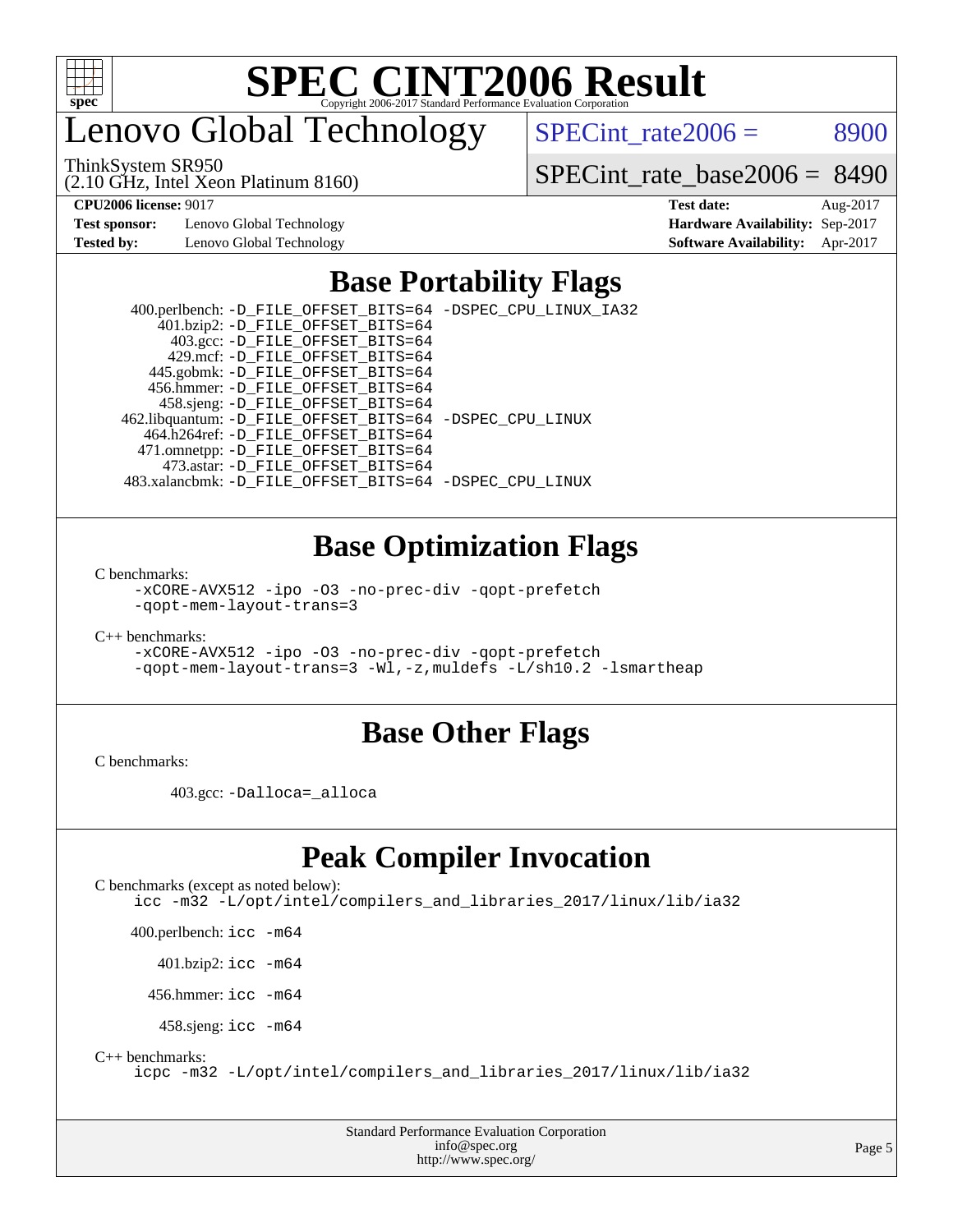

enovo Global Technology

 $SPECTnt_rate2006 = 8900$ 

ThinkSystem SR950

(2.10 GHz, Intel Xeon Platinum 8160)

[SPECint\\_rate\\_base2006 =](http://www.spec.org/auto/cpu2006/Docs/result-fields.html#SPECintratebase2006) 8490

**[Test sponsor:](http://www.spec.org/auto/cpu2006/Docs/result-fields.html#Testsponsor)** Lenovo Global Technology **[Hardware Availability:](http://www.spec.org/auto/cpu2006/Docs/result-fields.html#HardwareAvailability)** Sep-2017 **[Tested by:](http://www.spec.org/auto/cpu2006/Docs/result-fields.html#Testedby)** Lenovo Global Technology **[Software Availability:](http://www.spec.org/auto/cpu2006/Docs/result-fields.html#SoftwareAvailability)** Apr-2017

**[CPU2006 license:](http://www.spec.org/auto/cpu2006/Docs/result-fields.html#CPU2006license)** 9017 **[Test date:](http://www.spec.org/auto/cpu2006/Docs/result-fields.html#Testdate)** Aug-2017

# **[Peak Portability Flags](http://www.spec.org/auto/cpu2006/Docs/result-fields.html#PeakPortabilityFlags)**

 400.perlbench: [-DSPEC\\_CPU\\_LP64](http://www.spec.org/cpu2006/results/res2017q4/cpu2006-20170917-49368.flags.html#b400.perlbench_peakCPORTABILITY_DSPEC_CPU_LP64) [-DSPEC\\_CPU\\_LINUX\\_X64](http://www.spec.org/cpu2006/results/res2017q4/cpu2006-20170917-49368.flags.html#b400.perlbench_peakCPORTABILITY_DSPEC_CPU_LINUX_X64) 401.bzip2: [-DSPEC\\_CPU\\_LP64](http://www.spec.org/cpu2006/results/res2017q4/cpu2006-20170917-49368.flags.html#suite_peakCPORTABILITY401_bzip2_DSPEC_CPU_LP64) 403.gcc: [-D\\_FILE\\_OFFSET\\_BITS=64](http://www.spec.org/cpu2006/results/res2017q4/cpu2006-20170917-49368.flags.html#user_peakPORTABILITY403_gcc_file_offset_bits_64_438cf9856305ebd76870a2c6dc2689ab) 429.mcf: [-D\\_FILE\\_OFFSET\\_BITS=64](http://www.spec.org/cpu2006/results/res2017q4/cpu2006-20170917-49368.flags.html#user_peakPORTABILITY429_mcf_file_offset_bits_64_438cf9856305ebd76870a2c6dc2689ab) 445.gobmk: [-D\\_FILE\\_OFFSET\\_BITS=64](http://www.spec.org/cpu2006/results/res2017q4/cpu2006-20170917-49368.flags.html#user_peakPORTABILITY445_gobmk_file_offset_bits_64_438cf9856305ebd76870a2c6dc2689ab) 456.hmmer: [-DSPEC\\_CPU\\_LP64](http://www.spec.org/cpu2006/results/res2017q4/cpu2006-20170917-49368.flags.html#suite_peakCPORTABILITY456_hmmer_DSPEC_CPU_LP64) 458.sjeng: [-DSPEC\\_CPU\\_LP64](http://www.spec.org/cpu2006/results/res2017q4/cpu2006-20170917-49368.flags.html#suite_peakCPORTABILITY458_sjeng_DSPEC_CPU_LP64) 462.libquantum: [-D\\_FILE\\_OFFSET\\_BITS=64](http://www.spec.org/cpu2006/results/res2017q4/cpu2006-20170917-49368.flags.html#user_peakPORTABILITY462_libquantum_file_offset_bits_64_438cf9856305ebd76870a2c6dc2689ab) [-DSPEC\\_CPU\\_LINUX](http://www.spec.org/cpu2006/results/res2017q4/cpu2006-20170917-49368.flags.html#b462.libquantum_peakCPORTABILITY_DSPEC_CPU_LINUX) 464.h264ref: [-D\\_FILE\\_OFFSET\\_BITS=64](http://www.spec.org/cpu2006/results/res2017q4/cpu2006-20170917-49368.flags.html#user_peakPORTABILITY464_h264ref_file_offset_bits_64_438cf9856305ebd76870a2c6dc2689ab) 471.omnetpp: [-D\\_FILE\\_OFFSET\\_BITS=64](http://www.spec.org/cpu2006/results/res2017q4/cpu2006-20170917-49368.flags.html#user_peakPORTABILITY471_omnetpp_file_offset_bits_64_438cf9856305ebd76870a2c6dc2689ab) 473.astar: [-D\\_FILE\\_OFFSET\\_BITS=64](http://www.spec.org/cpu2006/results/res2017q4/cpu2006-20170917-49368.flags.html#user_peakPORTABILITY473_astar_file_offset_bits_64_438cf9856305ebd76870a2c6dc2689ab) 483.xalancbmk: [-D\\_FILE\\_OFFSET\\_BITS=64](http://www.spec.org/cpu2006/results/res2017q4/cpu2006-20170917-49368.flags.html#user_peakPORTABILITY483_xalancbmk_file_offset_bits_64_438cf9856305ebd76870a2c6dc2689ab) [-DSPEC\\_CPU\\_LINUX](http://www.spec.org/cpu2006/results/res2017q4/cpu2006-20170917-49368.flags.html#b483.xalancbmk_peakCXXPORTABILITY_DSPEC_CPU_LINUX)

# **[Peak Optimization Flags](http://www.spec.org/auto/cpu2006/Docs/result-fields.html#PeakOptimizationFlags)**

[C benchmarks](http://www.spec.org/auto/cpu2006/Docs/result-fields.html#Cbenchmarks):

Standard Performance Evaluation Corporation 400.perlbench: [-prof-gen](http://www.spec.org/cpu2006/results/res2017q4/cpu2006-20170917-49368.flags.html#user_peakPASS1_CFLAGSPASS1_LDCFLAGS400_perlbench_prof_gen_e43856698f6ca7b7e442dfd80e94a8fc)(pass 1) [-prof-use](http://www.spec.org/cpu2006/results/res2017q4/cpu2006-20170917-49368.flags.html#user_peakPASS2_CFLAGSPASS2_LDCFLAGS400_perlbench_prof_use_bccf7792157ff70d64e32fe3e1250b55)(pass 2) [-xCORE-AVX512](http://www.spec.org/cpu2006/results/res2017q4/cpu2006-20170917-49368.flags.html#user_peakPASS2_CFLAGSPASS2_LDCFLAGS400_perlbench_f-xCORE-AVX512)(pass 2) [-par-num-threads=1](http://www.spec.org/cpu2006/results/res2017q4/cpu2006-20170917-49368.flags.html#user_peakPASS1_CFLAGSPASS1_LDCFLAGS400_perlbench_par_num_threads_786a6ff141b4e9e90432e998842df6c2)(pass 1) [-ipo](http://www.spec.org/cpu2006/results/res2017q4/cpu2006-20170917-49368.flags.html#user_peakPASS2_CFLAGSPASS2_LDCFLAGS400_perlbench_f-ipo)(pass 2) [-O3](http://www.spec.org/cpu2006/results/res2017q4/cpu2006-20170917-49368.flags.html#user_peakPASS2_CFLAGSPASS2_LDCFLAGS400_perlbench_f-O3)(pass 2) [-no-prec-div](http://www.spec.org/cpu2006/results/res2017q4/cpu2006-20170917-49368.flags.html#user_peakPASS2_CFLAGSPASS2_LDCFLAGS400_perlbench_f-no-prec-div)(pass 2) [-auto-ilp32](http://www.spec.org/cpu2006/results/res2017q4/cpu2006-20170917-49368.flags.html#user_peakCOPTIMIZE400_perlbench_f-auto-ilp32) [-qopt-mem-layout-trans=3](http://www.spec.org/cpu2006/results/res2017q4/cpu2006-20170917-49368.flags.html#user_peakCOPTIMIZE400_perlbench_f-qopt-mem-layout-trans_170f5be61cd2cedc9b54468c59262d5d) 401.bzip2: [-prof-gen](http://www.spec.org/cpu2006/results/res2017q4/cpu2006-20170917-49368.flags.html#user_peakPASS1_CFLAGSPASS1_LDCFLAGS401_bzip2_prof_gen_e43856698f6ca7b7e442dfd80e94a8fc)(pass 1) [-prof-use](http://www.spec.org/cpu2006/results/res2017q4/cpu2006-20170917-49368.flags.html#user_peakPASS2_CFLAGSPASS2_LDCFLAGS401_bzip2_prof_use_bccf7792157ff70d64e32fe3e1250b55)(pass 2) [-xCORE-AVX512](http://www.spec.org/cpu2006/results/res2017q4/cpu2006-20170917-49368.flags.html#user_peakPASS2_CFLAGSPASS2_LDCFLAGS401_bzip2_f-xCORE-AVX512)(pass 2) [-par-num-threads=1](http://www.spec.org/cpu2006/results/res2017q4/cpu2006-20170917-49368.flags.html#user_peakPASS1_CFLAGSPASS1_LDCFLAGS401_bzip2_par_num_threads_786a6ff141b4e9e90432e998842df6c2)(pass 1) [-ipo](http://www.spec.org/cpu2006/results/res2017q4/cpu2006-20170917-49368.flags.html#user_peakPASS2_CFLAGSPASS2_LDCFLAGS401_bzip2_f-ipo)(pass 2) [-O3](http://www.spec.org/cpu2006/results/res2017q4/cpu2006-20170917-49368.flags.html#user_peakPASS2_CFLAGSPASS2_LDCFLAGS401_bzip2_f-O3)(pass 2) [-no-prec-div](http://www.spec.org/cpu2006/results/res2017q4/cpu2006-20170917-49368.flags.html#user_peakPASS2_CFLAGSPASS2_LDCFLAGS401_bzip2_f-no-prec-div)(pass 2) [-qopt-prefetch](http://www.spec.org/cpu2006/results/res2017q4/cpu2006-20170917-49368.flags.html#user_peakCOPTIMIZE401_bzip2_f-qopt-prefetch) [-auto-ilp32](http://www.spec.org/cpu2006/results/res2017q4/cpu2006-20170917-49368.flags.html#user_peakCOPTIMIZE401_bzip2_f-auto-ilp32) [-qopt-mem-layout-trans=3](http://www.spec.org/cpu2006/results/res2017q4/cpu2006-20170917-49368.flags.html#user_peakCOPTIMIZE401_bzip2_f-qopt-mem-layout-trans_170f5be61cd2cedc9b54468c59262d5d) 403.gcc: [-xCORE-AVX512](http://www.spec.org/cpu2006/results/res2017q4/cpu2006-20170917-49368.flags.html#user_peakOPTIMIZE403_gcc_f-xCORE-AVX512) [-ipo](http://www.spec.org/cpu2006/results/res2017q4/cpu2006-20170917-49368.flags.html#user_peakOPTIMIZE403_gcc_f-ipo) [-O3](http://www.spec.org/cpu2006/results/res2017q4/cpu2006-20170917-49368.flags.html#user_peakOPTIMIZE403_gcc_f-O3) [-no-prec-div](http://www.spec.org/cpu2006/results/res2017q4/cpu2006-20170917-49368.flags.html#user_peakOPTIMIZE403_gcc_f-no-prec-div) [-qopt-mem-layout-trans=3](http://www.spec.org/cpu2006/results/res2017q4/cpu2006-20170917-49368.flags.html#user_peakCOPTIMIZE403_gcc_f-qopt-mem-layout-trans_170f5be61cd2cedc9b54468c59262d5d)  $429$ .mcf: basepeak = yes 445.gobmk: [-prof-gen](http://www.spec.org/cpu2006/results/res2017q4/cpu2006-20170917-49368.flags.html#user_peakPASS1_CFLAGSPASS1_LDCFLAGS445_gobmk_prof_gen_e43856698f6ca7b7e442dfd80e94a8fc)(pass 1) [-prof-use](http://www.spec.org/cpu2006/results/res2017q4/cpu2006-20170917-49368.flags.html#user_peakPASS2_CFLAGSPASS2_LDCFLAGSPASS2_LDFLAGS445_gobmk_prof_use_bccf7792157ff70d64e32fe3e1250b55)(pass 2) [-xCORE-AVX512](http://www.spec.org/cpu2006/results/res2017q4/cpu2006-20170917-49368.flags.html#user_peakPASS2_CFLAGSPASS2_LDCFLAGSPASS2_LDFLAGS445_gobmk_f-xCORE-AVX512)(pass 2) [-par-num-threads=1](http://www.spec.org/cpu2006/results/res2017q4/cpu2006-20170917-49368.flags.html#user_peakPASS1_CFLAGSPASS1_LDCFLAGS445_gobmk_par_num_threads_786a6ff141b4e9e90432e998842df6c2)(pass 1) [-ipo](http://www.spec.org/cpu2006/results/res2017q4/cpu2006-20170917-49368.flags.html#user_peakPASS2_LDCFLAGS445_gobmk_f-ipo)(pass 2) [-O3](http://www.spec.org/cpu2006/results/res2017q4/cpu2006-20170917-49368.flags.html#user_peakPASS2_LDCFLAGS445_gobmk_f-O3)(pass 2) [-no-prec-div](http://www.spec.org/cpu2006/results/res2017q4/cpu2006-20170917-49368.flags.html#user_peakPASS2_LDCFLAGS445_gobmk_f-no-prec-div)(pass 2) [-qopt-mem-layout-trans=3](http://www.spec.org/cpu2006/results/res2017q4/cpu2006-20170917-49368.flags.html#user_peakCOPTIMIZE445_gobmk_f-qopt-mem-layout-trans_170f5be61cd2cedc9b54468c59262d5d) 456.hmmer: [-xCORE-AVX512](http://www.spec.org/cpu2006/results/res2017q4/cpu2006-20170917-49368.flags.html#user_peakOPTIMIZE456_hmmer_f-xCORE-AVX512) [-ipo](http://www.spec.org/cpu2006/results/res2017q4/cpu2006-20170917-49368.flags.html#user_peakOPTIMIZE456_hmmer_f-ipo) [-O3](http://www.spec.org/cpu2006/results/res2017q4/cpu2006-20170917-49368.flags.html#user_peakOPTIMIZE456_hmmer_f-O3) [-no-prec-div](http://www.spec.org/cpu2006/results/res2017q4/cpu2006-20170917-49368.flags.html#user_peakOPTIMIZE456_hmmer_f-no-prec-div) [-unroll2](http://www.spec.org/cpu2006/results/res2017q4/cpu2006-20170917-49368.flags.html#user_peakCOPTIMIZE456_hmmer_f-unroll_784dae83bebfb236979b41d2422d7ec2) [-auto-ilp32](http://www.spec.org/cpu2006/results/res2017q4/cpu2006-20170917-49368.flags.html#user_peakCOPTIMIZE456_hmmer_f-auto-ilp32) [-qopt-mem-layout-trans=3](http://www.spec.org/cpu2006/results/res2017q4/cpu2006-20170917-49368.flags.html#user_peakCOPTIMIZE456_hmmer_f-qopt-mem-layout-trans_170f5be61cd2cedc9b54468c59262d5d) 458.sjeng: [-prof-gen](http://www.spec.org/cpu2006/results/res2017q4/cpu2006-20170917-49368.flags.html#user_peakPASS1_CFLAGSPASS1_LDCFLAGS458_sjeng_prof_gen_e43856698f6ca7b7e442dfd80e94a8fc)(pass 1) [-prof-use](http://www.spec.org/cpu2006/results/res2017q4/cpu2006-20170917-49368.flags.html#user_peakPASS2_CFLAGSPASS2_LDCFLAGS458_sjeng_prof_use_bccf7792157ff70d64e32fe3e1250b55)(pass 2) [-xCORE-AVX512](http://www.spec.org/cpu2006/results/res2017q4/cpu2006-20170917-49368.flags.html#user_peakPASS2_CFLAGSPASS2_LDCFLAGS458_sjeng_f-xCORE-AVX512)(pass 2) [-par-num-threads=1](http://www.spec.org/cpu2006/results/res2017q4/cpu2006-20170917-49368.flags.html#user_peakPASS1_CFLAGSPASS1_LDCFLAGS458_sjeng_par_num_threads_786a6ff141b4e9e90432e998842df6c2)(pass 1) [-ipo](http://www.spec.org/cpu2006/results/res2017q4/cpu2006-20170917-49368.flags.html#user_peakPASS2_CFLAGSPASS2_LDCFLAGS458_sjeng_f-ipo)(pass 2) [-O3](http://www.spec.org/cpu2006/results/res2017q4/cpu2006-20170917-49368.flags.html#user_peakPASS2_CFLAGSPASS2_LDCFLAGS458_sjeng_f-O3)(pass 2) [-no-prec-div](http://www.spec.org/cpu2006/results/res2017q4/cpu2006-20170917-49368.flags.html#user_peakPASS2_CFLAGSPASS2_LDCFLAGS458_sjeng_f-no-prec-div)(pass 2) [-unroll4](http://www.spec.org/cpu2006/results/res2017q4/cpu2006-20170917-49368.flags.html#user_peakCOPTIMIZE458_sjeng_f-unroll_4e5e4ed65b7fd20bdcd365bec371b81f) [-auto-ilp32](http://www.spec.org/cpu2006/results/res2017q4/cpu2006-20170917-49368.flags.html#user_peakCOPTIMIZE458_sjeng_f-auto-ilp32) [-qopt-mem-layout-trans=3](http://www.spec.org/cpu2006/results/res2017q4/cpu2006-20170917-49368.flags.html#user_peakCOPTIMIZE458_sjeng_f-qopt-mem-layout-trans_170f5be61cd2cedc9b54468c59262d5d)  $462$ .libquantum: basepeak = yes 464.h264ref: [-prof-gen](http://www.spec.org/cpu2006/results/res2017q4/cpu2006-20170917-49368.flags.html#user_peakPASS1_CFLAGSPASS1_LDCFLAGS464_h264ref_prof_gen_e43856698f6ca7b7e442dfd80e94a8fc)(pass 1) [-prof-use](http://www.spec.org/cpu2006/results/res2017q4/cpu2006-20170917-49368.flags.html#user_peakPASS2_CFLAGSPASS2_LDCFLAGS464_h264ref_prof_use_bccf7792157ff70d64e32fe3e1250b55)(pass 2) [-xCORE-AVX512](http://www.spec.org/cpu2006/results/res2017q4/cpu2006-20170917-49368.flags.html#user_peakPASS2_CFLAGSPASS2_LDCFLAGS464_h264ref_f-xCORE-AVX512)(pass 2)  $-par-num-threads=1(pass 1) -ipo(pass 2) -O3(pass 2)$  $-par-num-threads=1(pass 1) -ipo(pass 2) -O3(pass 2)$  $-par-num-threads=1(pass 1) -ipo(pass 2) -O3(pass 2)$  $-par-num-threads=1(pass 1) -ipo(pass 2) -O3(pass 2)$  $-par-num-threads=1(pass 1) -ipo(pass 2) -O3(pass 2)$  $-par-num-threads=1(pass 1) -ipo(pass 2) -O3(pass 2)$ [-no-prec-div](http://www.spec.org/cpu2006/results/res2017q4/cpu2006-20170917-49368.flags.html#user_peakPASS2_CFLAGSPASS2_LDCFLAGS464_h264ref_f-no-prec-div)(pass 2) [-unroll2](http://www.spec.org/cpu2006/results/res2017q4/cpu2006-20170917-49368.flags.html#user_peakCOPTIMIZE464_h264ref_f-unroll_784dae83bebfb236979b41d2422d7ec2) [-qopt-mem-layout-trans=3](http://www.spec.org/cpu2006/results/res2017q4/cpu2006-20170917-49368.flags.html#user_peakCOPTIMIZE464_h264ref_f-qopt-mem-layout-trans_170f5be61cd2cedc9b54468c59262d5d) Continued on next page

[info@spec.org](mailto:info@spec.org) <http://www.spec.org/>